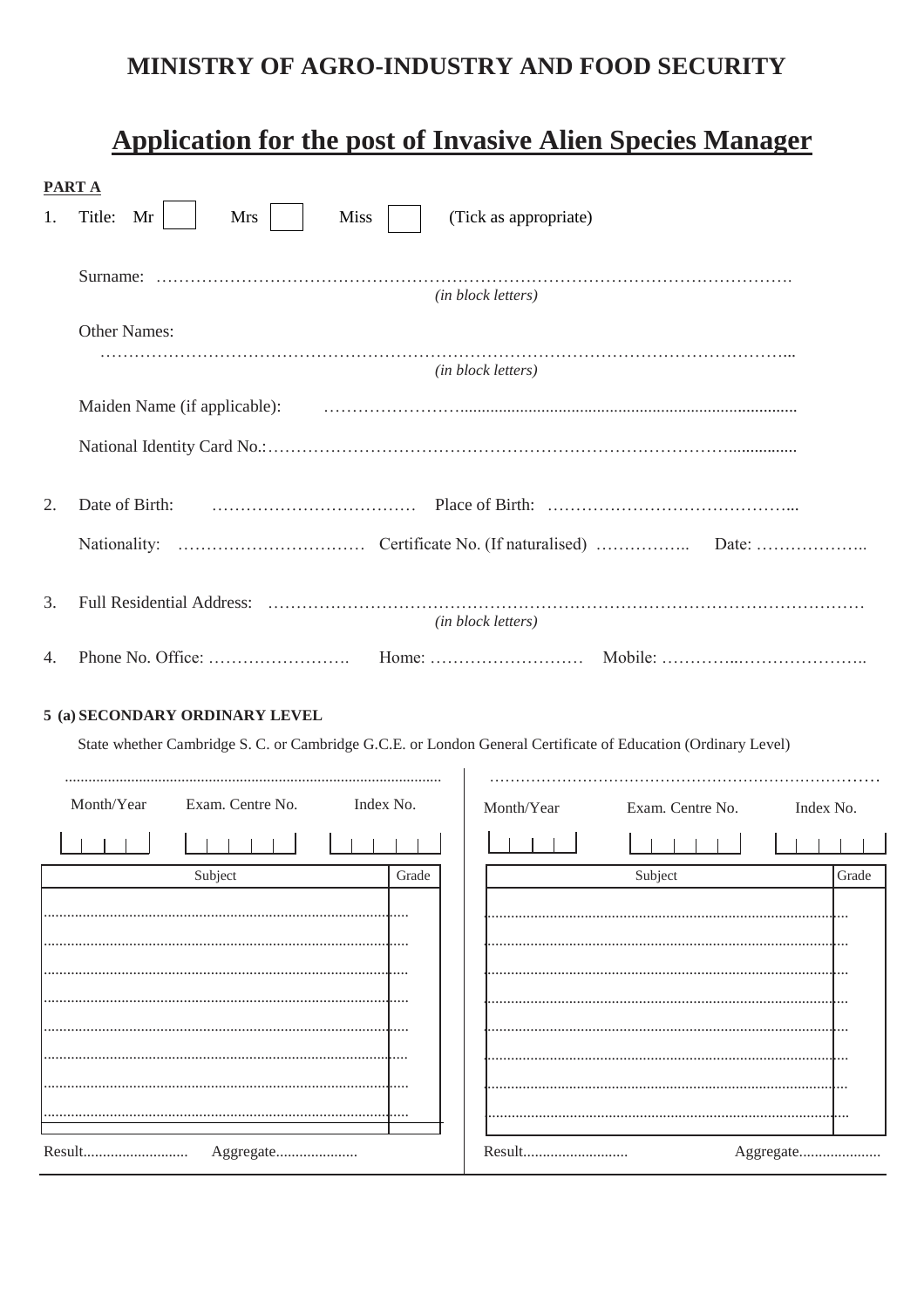#### 5 (b) SECONDARY ADVANCED LEVEL

State whether Cambridge H. S. C. or Cambridge G.C.E. or London General Certificate of Education (A Level)

| Exam. Centre No.                                                            | Index No.      |       | Month/Year |                         | Exam. Centre No.                                   | Index No.      |
|-----------------------------------------------------------------------------|----------------|-------|------------|-------------------------|----------------------------------------------------|----------------|
|                                                                             |                |       |            |                         |                                                    |                |
| Subject                                                                     | Grade<br>Level |       |            | Subject                 |                                                    | Grade<br>Level |
|                                                                             |                |       |            |                         |                                                    |                |
|                                                                             |                |       |            |                         |                                                    |                |
|                                                                             |                |       |            |                         |                                                    |                |
|                                                                             |                |       |            |                         |                                                    |                |
|                                                                             |                |       |            |                         |                                                    |                |
|                                                                             |                |       |            |                         |                                                    |                |
| Level - Principal, Subsidiary, Advanced Subsidiary                          |                |       |            |                         | Level — Principal, Subsidiary, Advanced Subsidiary |                |
|                                                                             |                |       |            |                         |                                                    |                |
|                                                                             |                |       |            |                         |                                                    |                |
|                                                                             |                |       |            |                         |                                                    |                |
| Subject                                                                     |                | Grade | Marks      | Percentage              |                                                    |                |
|                                                                             |                |       |            |                         |                                                    |                |
|                                                                             |                |       |            |                         |                                                    |                |
|                                                                             |                |       |            |                         |                                                    |                |
|                                                                             |                |       |            |                         |                                                    |                |
|                                                                             |                |       |            |                         |                                                    |                |
|                                                                             |                |       |            |                         |                                                    |                |
|                                                                             |                |       | TOTAL      |                         |                                                    |                |
|                                                                             |                |       |            |                         |                                                    |                |
| 5 (d) DEGREE/PROFESSIONAL QUALIFICATIONS (Attach photocopies of marksheets) |                |       |            |                         |                                                    |                |
|                                                                             |                |       |            | $\Box$ Full Time $\Box$ | <b>Distance Education</b>                          |                |
|                                                                             |                |       |            |                         |                                                    |                |
|                                                                             |                |       |            |                         |                                                    |                |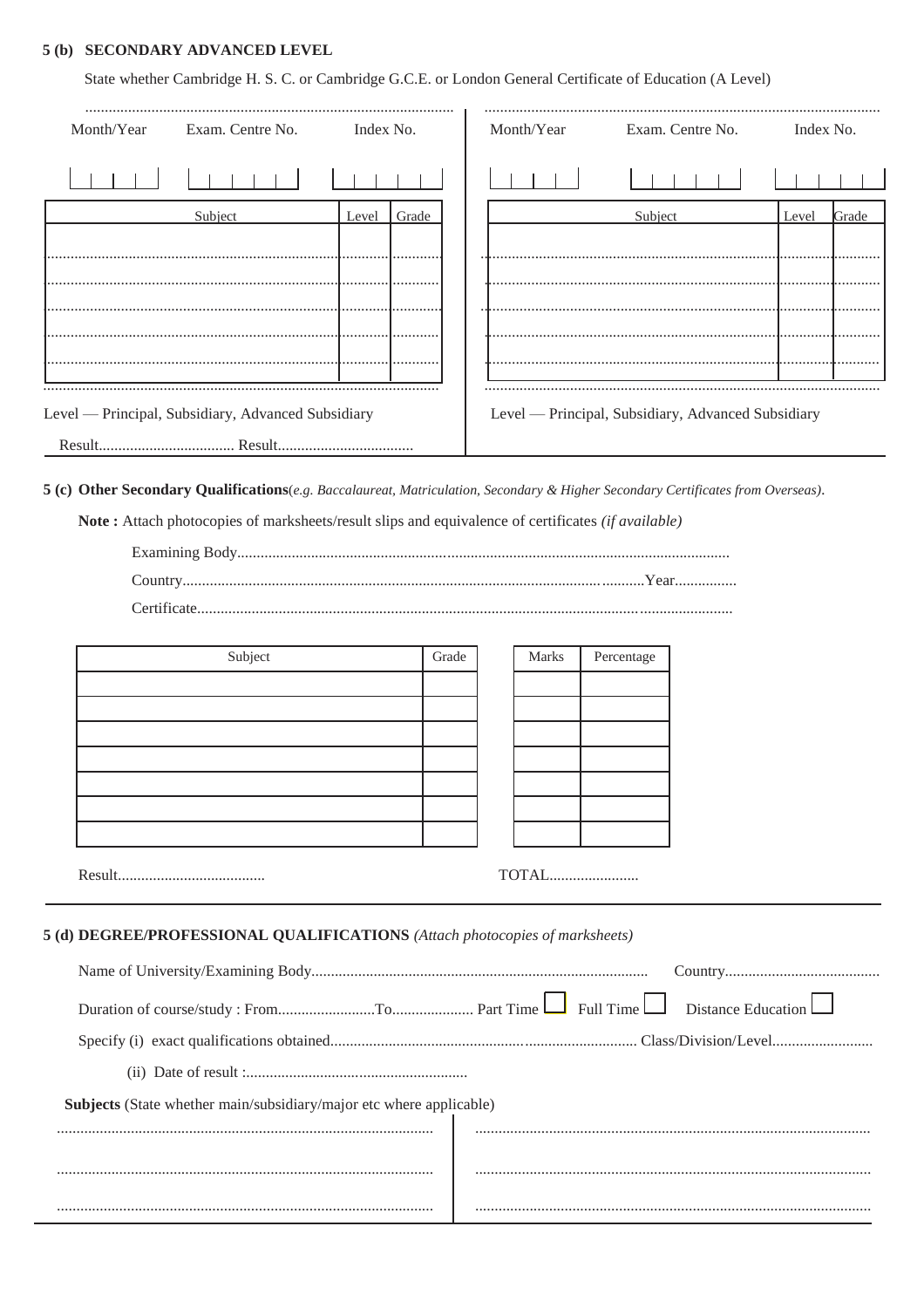# **5 (e) POST DEGREE QUALIFICATIONS** *(Attach photocopies of marksheets)*

| <b>Subjects</b> (State whether main/subsidiary/major etc where applicable)                                                   |  |  |  |  |  |  |
|------------------------------------------------------------------------------------------------------------------------------|--|--|--|--|--|--|
|                                                                                                                              |  |  |  |  |  |  |
|                                                                                                                              |  |  |  |  |  |  |
|                                                                                                                              |  |  |  |  |  |  |
| Other Qualifications as laid down in the advertisement(e.g. Driving Licence (Specify type), First Aid, IT etc. Specify date) |  |  |  |  |  |  |
|                                                                                                                              |  |  |  |  |  |  |
|                                                                                                                              |  |  |  |  |  |  |
|                                                                                                                              |  |  |  |  |  |  |

**7. Experience and skills relevant to the post applied for***(Attach documentary evidence)*

### **8. EMPLOYMENT HISTORY**

| 8.1<br>(i)                                                                               | Present Employment in the Government Service |                                     |                                |  |  |
|------------------------------------------------------------------------------------------|----------------------------------------------|-------------------------------------|--------------------------------|--|--|
| Post held                                                                                | Temporary/Substantive                        |                                     | Min./Dept.                     |  |  |
|                                                                                          |                                              |                                     |                                |  |  |
| Date of Present Appointment                                                              |                                              | Date of Confirmation in the Service | Present Salary per month<br>Rs |  |  |
| (Date Month Year)<br>e.g. 01 01 02<br>(ii) Previous Employment in the Government Service |                                              |                                     |                                |  |  |
| Post held                                                                                | Temporary/Substantive                        | Min./Dept.                          | Date of Appointment            |  |  |
|                                                                                          |                                              |                                     |                                |  |  |
|                                                                                          |                                              |                                     |                                |  |  |
|                                                                                          |                                              |                                     |                                |  |  |
|                                                                                          |                                              |                                     |                                |  |  |

**8.2 If on leave without pay whilst in government service during the last five years state :**

Period on leave : From.............................. To.............................. Purpose (study, employment etc...) Give details if applicable : (Organisation, Post held etc.)